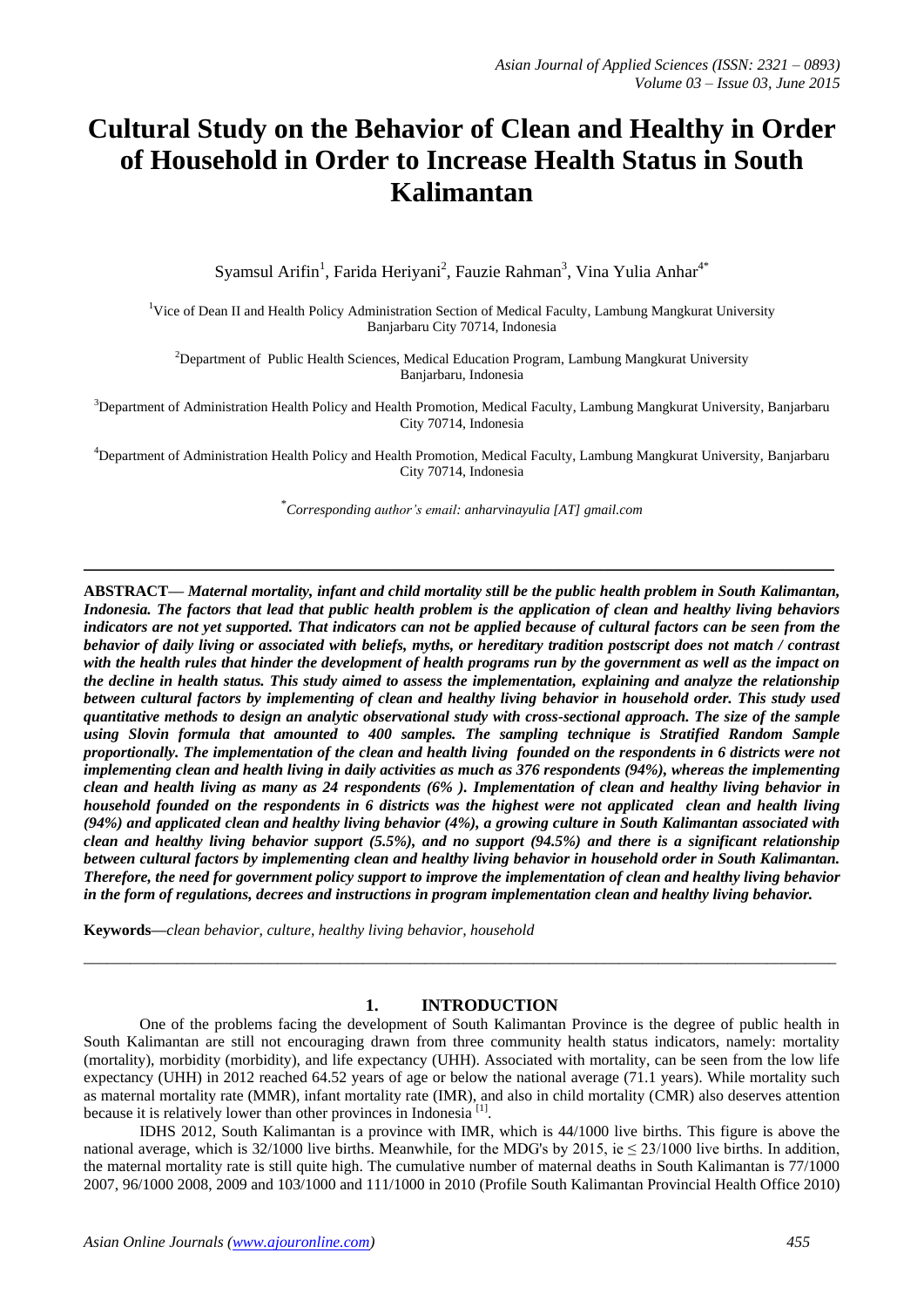Nationally MMR in Indonesia, according to data of 2012 amounted to 359 / 100,000 live births, while the MDG's are  $\leq$ 102 / 100,000 live births. Similarly, CMR in South Kalimantan in 2012, is still high when compared with the national, ie 57/1000 toddlers in the same period, while the national data 40/1000 toddlers and the MDG's by 2015 was ≤32 / 1000 toddler. Efforts are being made to improve life expectancy, reducing the MMR, IMR, and CMR South Kalimantan provincial government and the City District Government has launched various health development programs. But in reality a decrease in IMR and MMR have not been too encouraging [1].

One factor which is understood to be the cause is related to culture (culture) South Kalimantan consumerist society, but less concerned in investing their income for themselves or family health. Other factors that lead to not achieving the level of public health indicators are not yet unsupported application of clean and healthy living behaviors (Clean and healthy living behavior). Cultural factors can be seen from the behavior of daily living or associated with beliefs, myths, or hereditary tradition postscript does not match / contrast with the health rules that hinder the development of health programs run by the government as well as the impact on the decline in health status. This is reflected in the habits of the people who throw litter, into the river making the waste into a source of disease transmission. People are also accustomed to smoking in the home and office space, and in public facilities that were exposed to cigarette smoke (smokers or passive smokers) are susceptible to the effects caused by cigarette smoke. Degenerative diseases such as heart disease, hypertension, stroke, diabetes, obesity, osteoporosis, and even the spread of infectious diseases such as dengue, tuberculosis, influenza caused due to lack of implementation of Clean and healthy living behavior<sup>[2]</sup>.

Clean and healthy living behavior is the habit of healthy living person to apply in daily life and avoid bad habits that interfere with the health that will have an impact on the achievement of three main indicators of the health of society. Clean and healthy living behavior may be enforced in the household, workplace, at school, and as well as in public places [3]. Clean and healthy living behavior in households conducted in an effort to empower members of the household in order to know, willing and able to practice good hygiene practices and healthy and active role in the movement of public health in order to achieve the household air-Clean and healthy living behavior. Clean and healthy living behavior household implementing Clean and healthy living behavior 10 indicators, namely: Deliveries attended by health personnel, exclusive breastfeeding, infants weighing each month, use clean water, wash hands with soap and clean water, healthy latrines, eradicate larvae DD home once a week, eating fruit and vegetables every day, doing physical activity every day, do not smoke in the house <sup>[4]</sup>. Community participation in implementing Clean and healthy living behavior familiarize themselves in the household order in terms of community development will have an impact on improving the health of the community such as: increased life expectancy, reduced MMR, IMR, and the prevalence of malnutrition in infants and toddlers<sup>[5]</sup>.

#### **2. MATERIAL AND METHOD**

This study used quantitative methods to design an analytic observational study with cross-sectional approach in order to study the dynamics of the correlation between risk factors with effects done by observation or data collection approach is done at the same time. The variables in this study consisted of two variables, namely the independent variable is the cultural community while bound variable is a clean and healthy lifestyle in order home.

Number of Households (RT) in South Kalimantan is 1013935 RT (BPS South Kalimantan Province in 2012). Scattered in each district, special district / city is a sample of households. The size of the sample using Slovin formula as follows: The formula is based on the number of samples used in this study amounted to 400 samples. The sampling technique is Stratified Random Sample proportionally (Proportional stratified random sampling). The population is divided strata, (sub-populations), then the sampling is done in every strata either by simple random sampling, as well as by systematic random sampling. To determine Stratas-strata using the inclusion criteria, with some consideration, namely: (1) Households with underprivileged socioeconomic status, prosperous and prosperous plus; (2) The area is taken from the districts in the urban-suburb / rural; Mountains / plateau-beach / river; (3) The family who already have biological children; (4) Willing to be a respondent. The selected location is Hulu Sungai Utara, Tabalong, Banjar, Barito Kuala, Tanah Bumbu and Banjarmasin.

This study uses quantitative analysis is used to see Clean and healthy living behavior implementation capacity in selected locations. Data were processed and analyzed using SPSS computer with Windows Ver. 15.0. Analysis of the data in the form of descriptive and analytic univariate and bivariate. Univariate analysis in the form of a frequency distribution presented in tables or graphs. Bivariate analysis using Chi Square to know the relationship between the cultural community by implementing Clean and healthy living behavior household order. Data analysis was performed based on data obtained from primary and secondary data sources.

## **3. DATA ANALYSIS**

#### **A. Characteristics of Respondents**

Respondents in this study amounted to 400 people from 6 districts/cities. Based on the interview, known distribution of distribution of respondents by sex, age, education and employment last. Here's a more complete elaboration of the characteristics of the study respondents.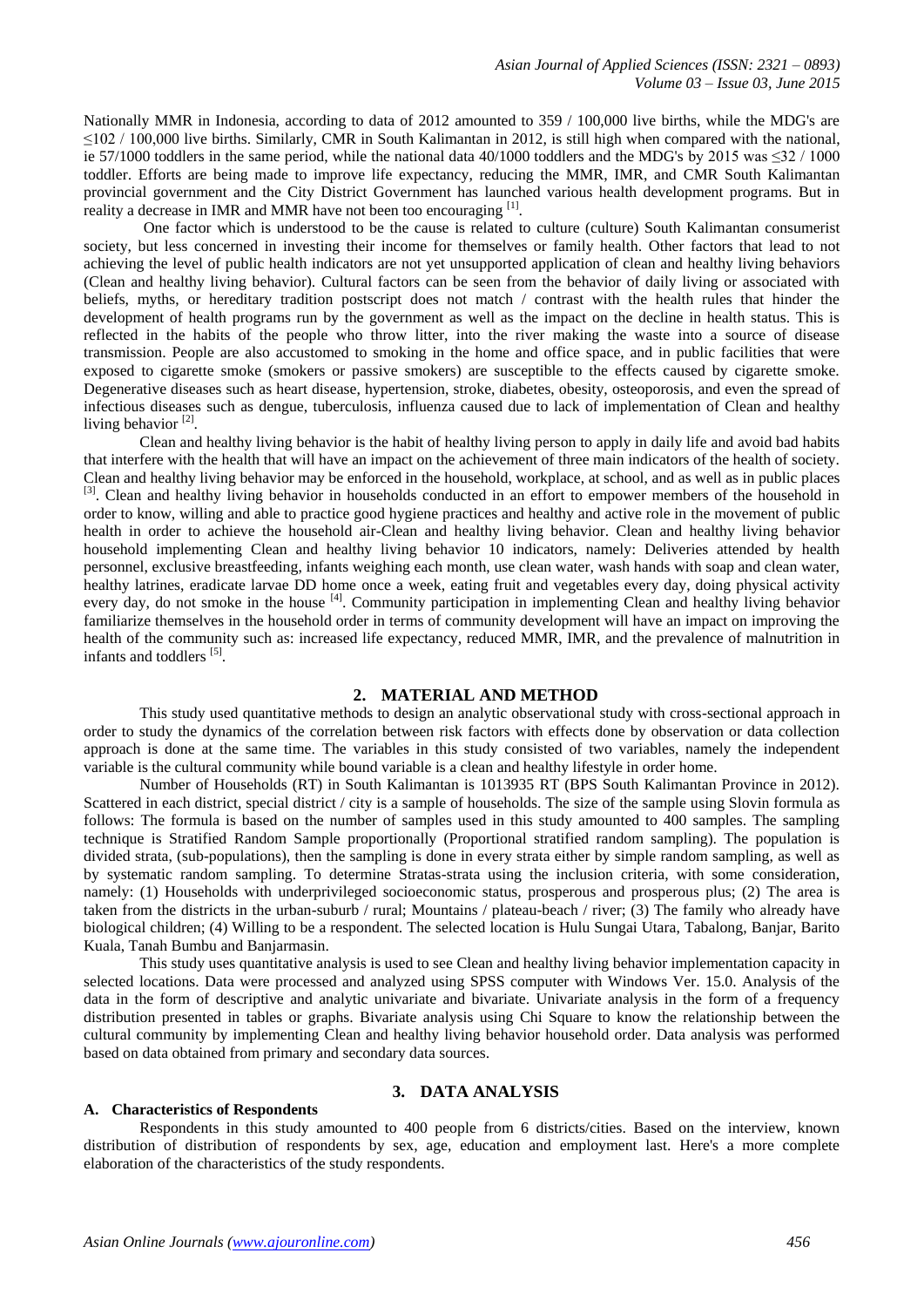*Asian Journal of Applied Sciences (ISSN: 2321 – 0893) Volume 03 – Issue 03, June 2015*

| <b>Respondent characteristics</b> | $\mathbf n$            | $\frac{0}{0}$  |                |
|-----------------------------------|------------------------|----------------|----------------|
| <b>Gender</b>                     | Man                    | 80             | 20.0           |
|                                   | Woman                  | 320            | 80.0           |
| <b>Age Category</b>               | $0 - 14$ years old     | $\theta$       | $\theta$       |
|                                   | $15 - 64$ years old    | 391            | 97.75          |
|                                   | >65 years old          | 9              | 2.25           |
| <b>Education</b> category         | Did not finish school  | 4              | 1              |
|                                   | Elementary school      | 86             | 21.5           |
|                                   | Junior High School     | 109            | 27.25          |
|                                   | Senior High School     | 131            | 32.75          |
|                                   | Diploma I- Diploma III | 16             | $\overline{4}$ |
|                                   | Bachelor's degree      | 51             | 12.75          |
|                                   | Master's degree        | 3              | 0.75           |
| Occupation                        | Midwife                | $\overline{c}$ | 0.5            |
|                                   | Labor                  | $\overline{3}$ | 0.75           |
|                                   | Merchant               | $\overline{4}$ |                |
|                                   | Doctor                 | $\mathbf{1}$   | 0.25           |
|                                   | Teacher                | 17             | 4.25           |
|                                   | Salary worker          | 9              | 2.25           |
|                                   | Housewife              | 211            | 52.75          |
|                                   | SOE's worker           | 1              | 0.25           |
|                                   | Entrepreneur           | 78             | 19.5           |
|                                   | College student        | $\overline{2}$ | 0.5            |
|                                   | Farmer                 | 21             | 5.25           |
|                                   | Fisherman              | 1              | 0.25           |
| Pensionary                        |                        | 7              | 1.75           |
|                                   | Civil servant          | 40             | 10             |
|                                   | Not working            | 3              | 0.75           |

## **Table 1:** Characteristics of Respondents

# **B. Description of Clean And Healthy Living Behavior In South Kalimantan**

1) Implementation of Clean and healthy living behavior in South Kalimantan

Based on interviews and analysis of the results of the questionnaire, then get kind of Clean and healthy living behavior are divided into 2 categories:



**Figure 1:** Overview Clean and healthy living behavior Order Household in South Kalimantan Province in 2013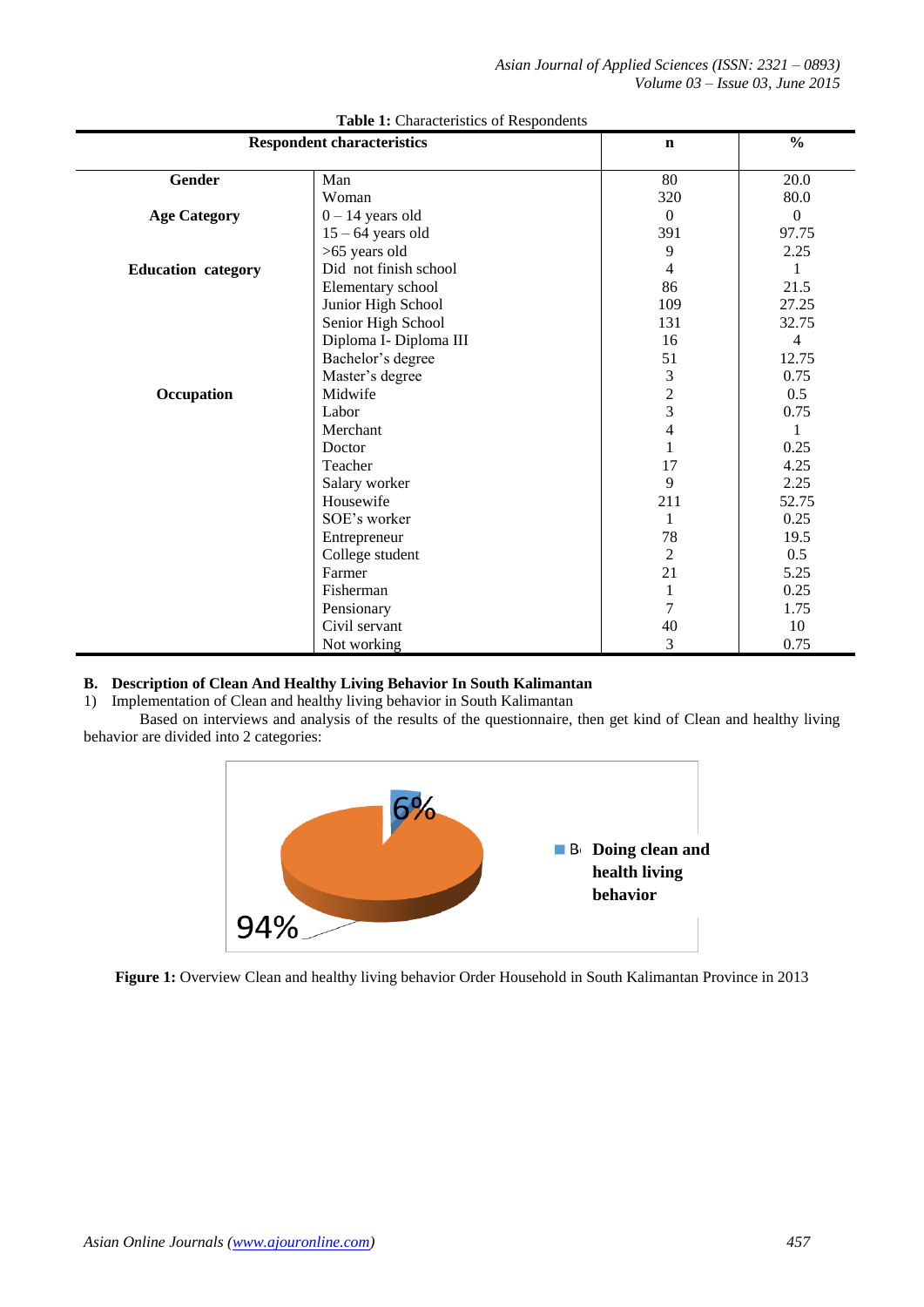*Asian Journal of Applied Sciences (ISSN: 2321 – 0893) Volume 03 – Issue 03, June 2015*

|                          | <b>District</b>   | Do clean and healthy<br>living behavior |               | Didn't do clean and healthy<br>living behavior |               | <b>Total</b> |
|--------------------------|-------------------|-----------------------------------------|---------------|------------------------------------------------|---------------|--------------|
| N <sub>0</sub>           |                   | Σ                                       | $\frac{6}{9}$ | Σ                                              | $\frac{6}{9}$ |              |
| $\mathbf{I}$             | Hulu Sungai Utara | 3                                       | 7.89          | 35                                             | 92.11         | 38           |
| 2                        | Banjarmasin       | 3                                       | 2.50          | 117                                            | 97.50         | 120          |
| 3                        | Banjar            | 7                                       | 7.53          | 86                                             | 92.47         | 93           |
| $\overline{\mathcal{L}}$ | Tanah Bumbu       | 3                                       | 5.88          | 48                                             | 94.12         | 51           |
| 5                        | Barito Kuala      | 1                                       | 1.82          | 54                                             | 98.18         | 55           |
| 6                        | Tabalong          | 7                                       | 16.28         | 36                                             | 83.72         | 43           |
| Total (person)           |                   | 24                                      | 6             | 376                                            | 94            | 400          |

**Table 2:** Implementation of Clean and healthy living behavior in Respondents Research



**Figure 2:** Proportion of Households Meets Criteria Clean and Healthy Living Behavior by Province 2013 (Research and Development 2013)

Clean and healthy living behavior indicators applied by the household survey respondents in detail can be seen in the table below:

| No             | <b>Indicator</b>                                          | Yes $(\% )$ | No(%) |
|----------------|-----------------------------------------------------------|-------------|-------|
|                | Delivery in favor of health workers                       | 82.5        | 17.5  |
|                | <b>Exclusive breastfeeding</b>                            | 65.5        | 34.5  |
|                | Measurement the weight and height of infants and toddlers | 74.5        | 25.5  |
| $\overline{4}$ | Using clean water                                         | 87.5        | 12.5  |
|                | Wash hands with soap and clean water                      | 75.5        | 24.5  |
| 6              | Using healthy latrine                                     | 82          | 18    |
|                | Combating larvae at home                                  | 51          | 49    |
| 8              | Eat fruits and vegetables everyday                        | 50.5        | 49.5  |
| 9              | Perform physical activity everyday                        | 28.5        | 71.5  |
| 10             | Do not smoke in the house                                 | 42.75       | 57.25 |

**Table 3:** Proportion of Households by Clean and Healthy Living Behavior Indicators

The following picture shows the proportion of households that do clean and healthy living behavior according to 10 indicators in 2013: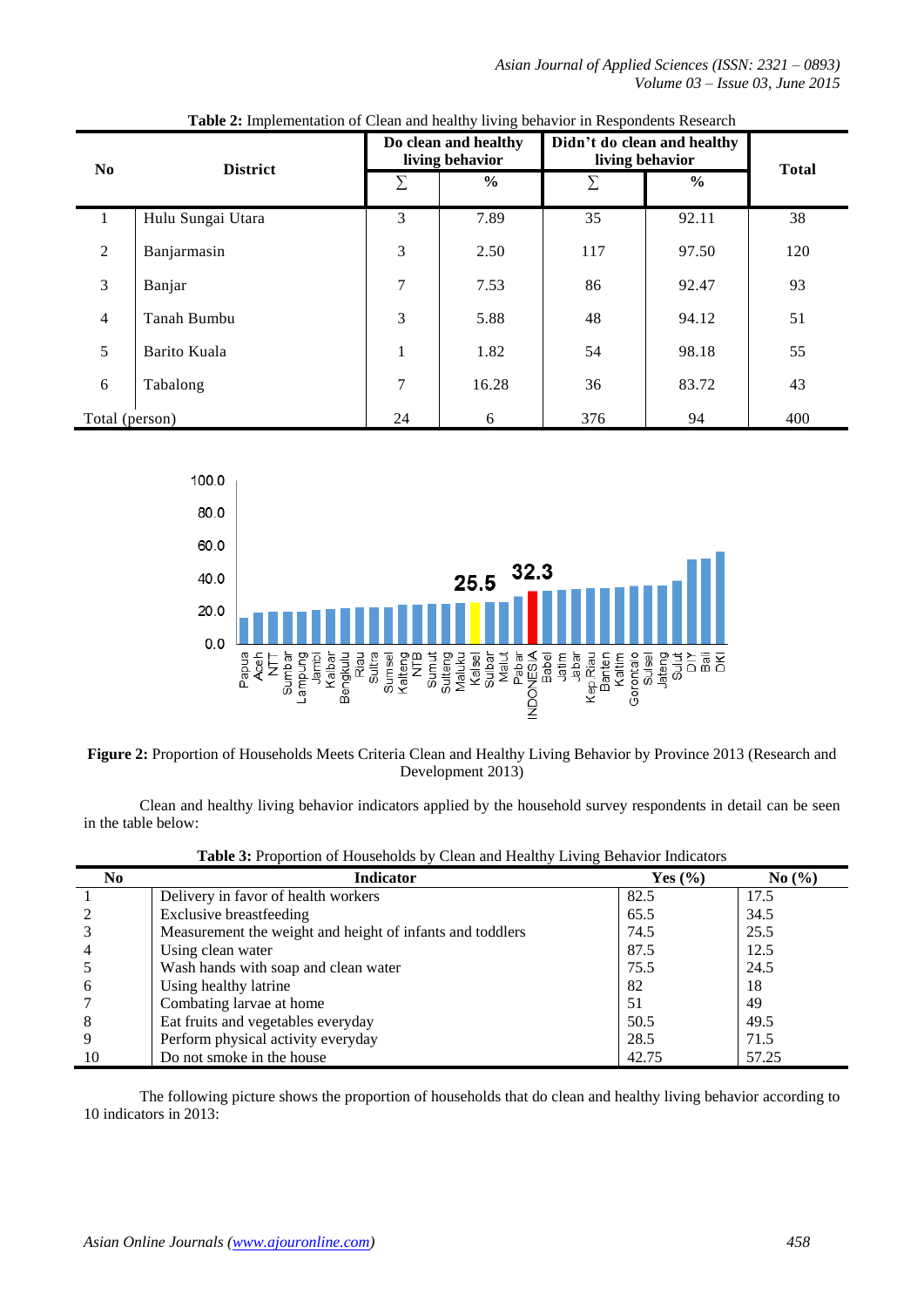

**Figure 3:** Proportion Of Households That Do Clean And Healthy Living Behavior According To 10 Indicators In 2013

2) The culture that developed in the framework of the implementation of clean and healthy living behavior in South Kalimantan referring to the cultural essence. Here are the results of studies showing a growing culture in South Kalimantan relating to clean and healthy living behavior.



**Figure 4:** Cultures Were Grown In South Kalimantan Relating To Clean And Healthy Living Behavior

Based on the above figure, it can be seen that the culture that flourished in South Kalimantan associated with Clean and healthy living behavior largely support (94.5%) and the support (5.5%). The following table shows the details of a culture that flourished in South Kalimantan based on the location of the study.

| Table 4: The Culture That Developed In The Framework Of The Implementation Of Clean And Healthy Living |  |
|--------------------------------------------------------------------------------------------------------|--|
| Behavior In South Kalimantan                                                                           |  |

| N <sub>0</sub> | <b>District</b>   | <b>Support</b> |       | Not support |       |              |
|----------------|-------------------|----------------|-------|-------------|-------|--------------|
|                |                   |                | $\%$  |             | $\%$  | <b>Total</b> |
|                | Hulu Sungai Utara |                | 7.89  | 35          | 92.11 | 38           |
| 2              | Banjarmasin       |                | 2.50  | 117         | 97.50 | 120          |
| 3              | Banjar            |                | 5.38  | 88          | 94.62 | 93           |
| $\overline{4}$ | Tanah Bumbu       |                | 5.88  | 48          | 94.12 | 51           |
| 5              | Barito Kuala      |                | 1.82  | 54          | 98.18 | 55           |
| 6              | Tabalong          |                | 16.28 | 36          | 83.72 | 43           |
| Total (person) |                   | 22             | 5.5   | 378         | 94.5  | 400          |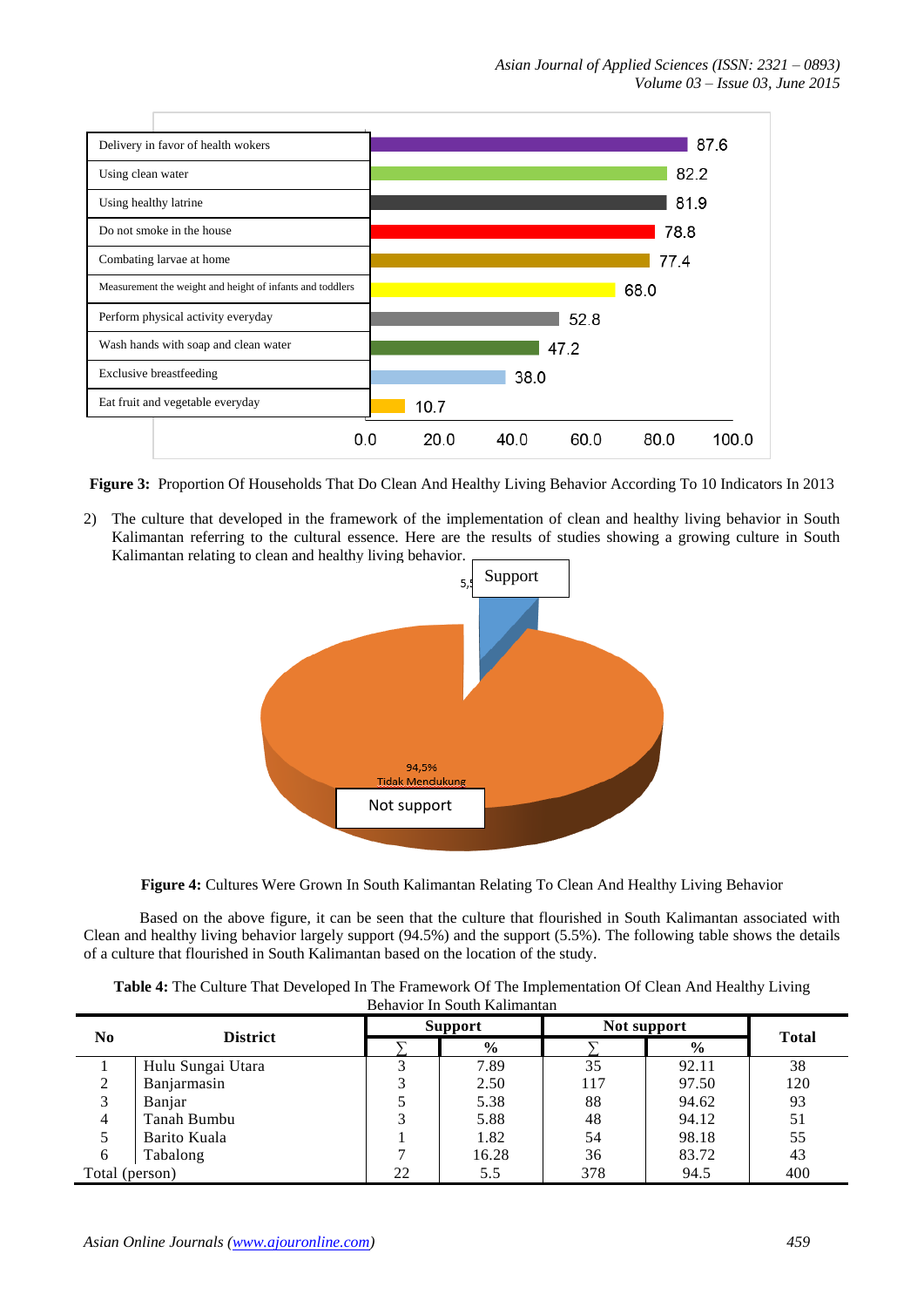| Category       | Do Clean and Healthy Living<br><b>Behavior</b> |         | Didn't do Clean and Healthy Living<br><b>Behavior</b> |      |  |
|----------------|------------------------------------------------|---------|-------------------------------------------------------|------|--|
| <b>Support</b> | ∠∠                                             | 5.5%    | 0%                                                    | 0%   |  |
| Not support    |                                                | $0.5\%$ | 376                                                   | 94.% |  |

### **Table 5:** Relationship Between Clean And Healthy Living Behavior

After statistical test did not qualify, then the table is simplified into a  $2x2$  table, obtained p-value <0.005 (0.000). meaning that there is a relationship between Clean and healthy living behavior with a growing culture in the community. Based on the interview, obtained percentage cultural elements that influence the implementation of Clean and healthy living behavior in household order is.

**Table 6:** Percentage Distribution Of Cultural Elements That Satisfy The Implementation Of Clean And Healthy Living Behavior Household Order

| N <sub>0</sub> | <b>Culture factor</b> | Percentage $(\% )$ | Rank |
|----------------|-----------------------|--------------------|------|
|                | Knowledge             | 62.43              |      |
| 2              | Economy               | 9.04               | 3    |
| 3              | Tools and technology  | 6.59               |      |
| 4              | Religious             | 6.49               | 4    |
|                | Art                   | 15.45              |      |
|                | <b>Total</b>          | 100.00             |      |

# **4. RESULT AND DISCUSSION**

# **A. Characteristics of Respondents**

Table 1 shows that respondents who obtained a majority of respondents were female that is numbered 320 persons (80%). Women who act as mother / wife spending more time at home [6]. It is caused by a dominant female in the care of the household while men as the main breadwinner in the family to spend more time outside the home. While doing research, more researchers met with women because more are in the home than men who spend more time outside the home because the family livelihood.

Based on the characteristics of age, most of the productive age (15-64 years) in the amount of 391 people (97.35%). According Notoadmojo (2003), age affects the perception and mindset of someone, increasing age of the more developed also capture power and patterns of thought so that the knowledge gained, the better. At adult age some intellectual abilities decline while others increase. Crystal is a collection of intelligence information and also verbal seseorangan increased in adult age, otherwise the liquid intelligence, ie a person's ability to reason abstractly started declining  $^{[7][8]}$ .

Based on the level of education that are categorized according to the Education Law No.20 of 2003, the education level is classified into 3 primary level education or early during the 9 years of school children underlying secondary education or secondary education basic education as much as 195 people ( 48.75%), secondary education as many as 131 people (32.75%) and higher education or education after secondary education are as many as 70 people (17.5%). So it can be concluded that the education of the respondents of this study mostly at the level of elementary education or early education for 9 years. Meanwhile, based on the work of most respondents as a housewife. This is due at the time of the study the most common are women and they mostly work as a housewife as many as 211 people  $(52.75\%)$ <sup>[9]</sup>.

# **B. Description of Clean And Healthy Living Behavior In South Kalimantan**

1) Implementation of Clean and healthy living behavior in South Kalimantan

Clean and healthy living behavior family embodies a healthy paradigm in family-oriented culture of healthy living to improve, protect good health physical, mental, spiritual and social. Therefore we need an understanding of the disease in the family would have happened if not do clean and healthy living behavior. The behavior is a response from a person / organism to a stimulus or stimuli received [10].

Based on Figure 1, it can be seen that the description of the implementation of the Domestic Order clean and healthy living behavior found on the respondents in 6 counties / cities are not implementing clean and healthy living behavior in daily activities as much as 376 respondents (94%), whereas the implementing clean and healthy living behavior as many as 24 respondents (6% ).

Table 2 shows that the respondents are implementing Clean and healthy living behavior include 10 healthy indicator in everyday life are the highest in Tabalong at 16:28%, while the lowest in the Barito Kuala by 1.82%. The results of this study indicate that the data is not too far with the results of Health Research (Riskesdas) 2013 in National,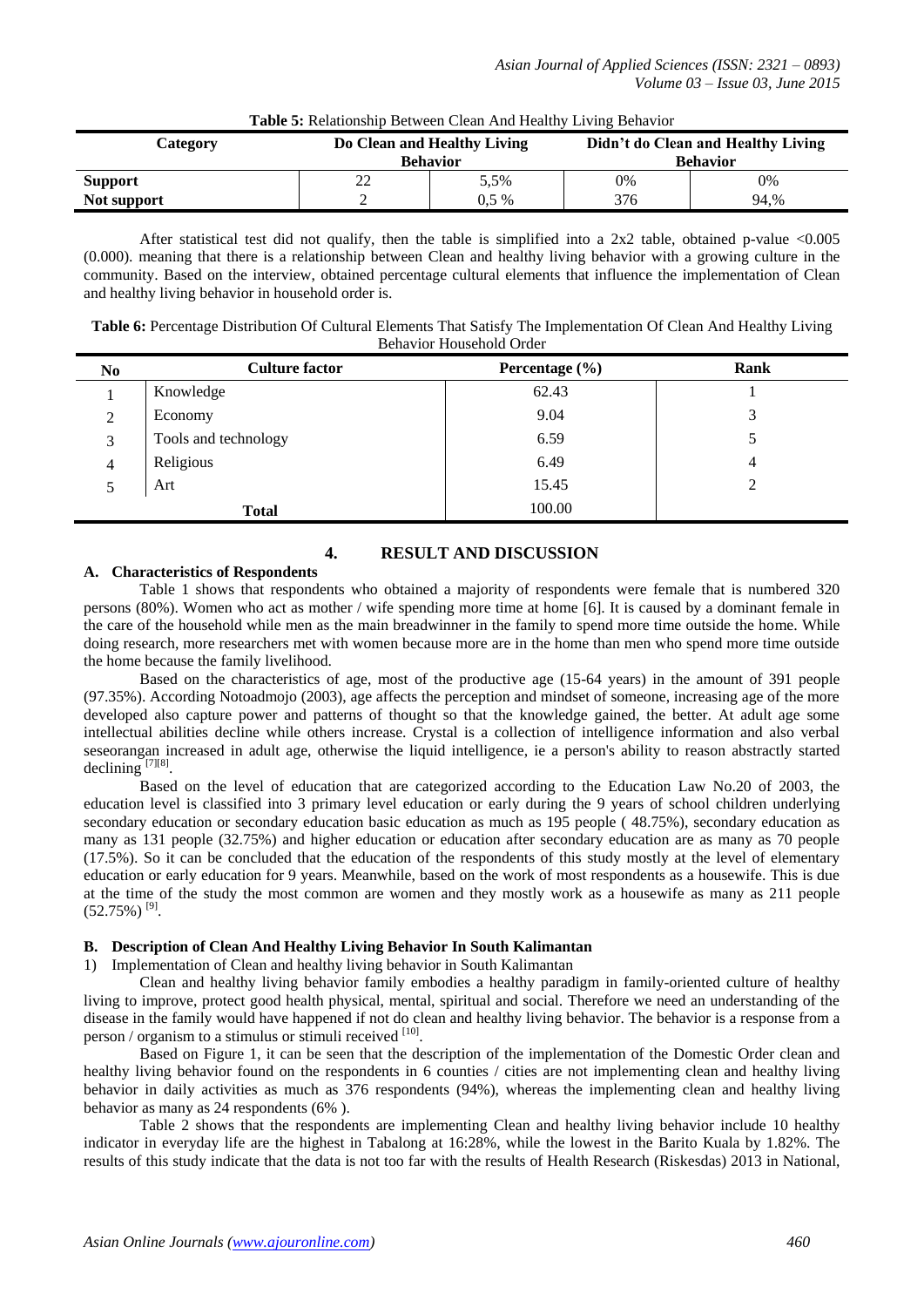resident who has met the criteria clean and healthy living behavior 32.3%. Meanwhile, in South Kalimantan Province, the proportion of Households that meet the criteria of Clean and healthy living behavior of 25.5% [11].

Table 3 above shows that the 4 indicator lowest clean and healthy living behavior are doing physical activity every day (28.5%), do not smoke in the home (42.75%), eating fruits and vegetables every day (50.5%) and eradicate mosquito larvae in the home (51% ). Similar results were obtained with Riskesdas in 2013, which indicates that physical activity and consumption of vegetables and fruits each day also included in the lowest indicator in implementing clean and healthy living behavior household order [11].

2) The culture that developed in the framework of the implementation of clean and healthy living behavior in South Kalimantan

The implementation of clean and healthy living behavior in South Kalimantan referring to the cultural essence, the value of a healthy culture is an integral part of its existence as an effort to create a healthy life and a part of the culture that is found universally. Of culture as well, healthy living can be traced, through an understanding of the components of healthy, sick, suffering from the disease, disability and death, and believed the value held in the community, as well as culture and technology developed in the community. The understanding of health and illness is of course different in each community depending on their culture [12].

Based on Table 4, it is known that the largest percentage of related cultures developed is support (5.5%) for the implementation of clean and healthy living behavior household order. The results of the study showed that the culture enough to support the implementation of these clean and healthy living behavior will have an impact on people's behavior towards health improvement because clean and healthy living behavior is an umbrella of health. The reason is clean and healthy living behavior set procedure for healthy living of all the life described in the seven criteria and three lifestyle that if all the requirements are fulfilled, the person can be said to live a healthy life. Meanwhile, some of the cultural perception of respondents about clean and healthy living behavior indicators are  $^{[13]}:$ 

- a. Down declining birth in shaman, because the cost is cheaper than midwives, herbalists want to clean up the blood after childbirth than midwives
- b. It is recommended by parents to give birth to a midwife, because the advice of parents must be obeyed
- c. With breast milk reduce spending to buy formula
- d. Because it gives Asi is compulsory for mothers to breastfeed for 2 years and the milk is very nutritious for babies
- e. The flurry of continuous work so did not get to weigh children
- f. No need routine origin healthy children to neighborhood health center
- g. Air cleaner healthier
- h. Health is a part of the faith
- i. More comfortable in toilet
- j. More practically in the river so that the dirt drift to another place
- k. The mosquito dies after biting
- l. Not like that has been handed down to eat vegetables and fruit prices expensive
- m. Lazy exercise because they are tired of working and there is no time
- n. Smoking is allowed religion

Table 6 shows that the cultural elements that most influence on the implementation of clean and healthy living behavior household order to study respondents are aspects of knowledge (62.43%). Therefore, strategies that need to be taken to cultivate Clean and healthy living behavior through the intervention of the aspects of knowledge in society with the aim to improve public knowledge related to the implementation of Clean and healthy living behavior household order.

Health services are not only focused attention on the problem right drug, right time, right patient, the right dose and the right procedure. But in practice, these services require a knowledge of the importance of the right approach. It is related that health care is a social practice that health workers are positioned in front of the whole human being in need of humanitarian approach. Therefore, knowledge about the social aspects of culture in the improvement of health services have become important factors that need to be understood by health professionals. In this context, health services requires appropriate services approach, namely socio-cultural minded approach [14].

Some of the factors that influence the clean and healthy living behavior culture itself, if based on data from the study in order are the knowledge, art, economics, religion, technology and equipment, which can then be described as follows: a. Knowledge and culture clean and healthy living behavior

According to research conducted Abuna (2012) about the relationship between knowledge and attitude of mothers with clean and healthy living behavior applied on household order which shows that there is a relationship between knowledge with applied behavioral clean and healthy living. Behavior that is based on knowledge will be more lasting than in the underlying behavior by knowledge. Then came the perception of the individual and the emerging attitudes, intentions, beliefs / faith can motivate and realize the desire to become an act. Other opinions submitted by Budiman (2012) in his study entitled Clean and Healthy Lifestyle (Clean and healthy living behavior) Order Households in Sub Main District of South Cimahi Cimahi, showed that there is a significant relationship between knowledge and implementation of Clean and healthy living behavior in household order  $[12][15]$ .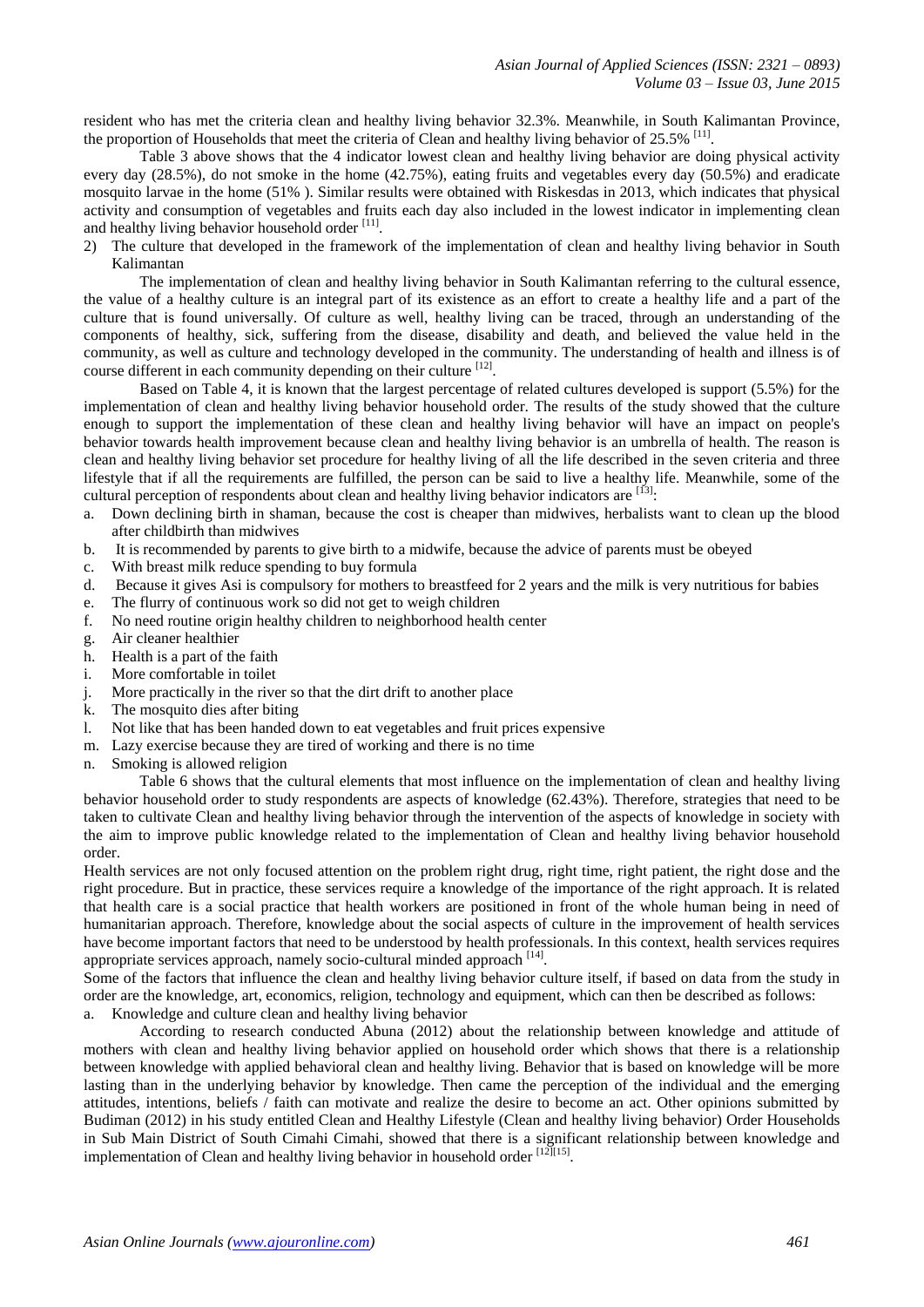In Syahrizal research (2002) on factors related to family Clean and healthy living behavior in Bungo. In these studies stated that mothers who have high knowledge of Clean and healthy living behavior role for his family to live a clean and healthy behavior compared with mothers who have low knowledge about Clean and healthy living behavior. So Clean and healthy living behavior associated with the level of knowledge. If the acceptance of a new behavior or adoption behavior through a process like this in the underlying knowledge, awareness and a positive attitude, then the behavior will be lasting (long losting). Conversely, if the behavior is not based on knowledge and awareness that will not last long. This fits well with the results of this study. Notoadmodjo states that knowledge is a very important factor in shaping behavior. Knowledge is the result of know once someone did sensing to a particular object. And experience and previous studies proved that the behavior that is based on knowledge will last longer than the behavior that is not based on knowledge  $^{[16]}$ [17].

# b. Arts and culture clean and healthy living behavior

In the opinion of Sina (2010) which states that the interest of people including the artistic value of a person to receive and process information received will affect the understanding of the application of Clean and healthy living behavior and digest the information obtained thus forming a positive or negative attitude towards Clean and healthy living behavior. Taylor in Notoatmodjo (2005), states that the arts, customs and habits acquired humans as members of society is an element of culture and will be developed into a daily habit of implementing Clean and healthy living behavior in the family that would affect attitudes towards Clean and healthy living behavior itself [18][19]. c. Livelihood and culture clean and healthy living behavior

There are many factors in the application of clean and healthy living behavior in tantanan household, socioeconomic factors are the factors are closely associated with implementing clean and healthy living behavior. The higher the socioeconomic status of the family include, among others, education, employment and overall economic conditions the better the healthy behavior and clean. Socio-economic status that includes (1) the type of work, (2) education, (3) ownership of assets and (4) the prestige form of homage society viewed from the position of formal, informal and customary institutions and religion has a positive and significant relationship with healthy behavior in the family. In Setyono research. P (1997) as quoted Ramdaniati (2008) in his research about the image of the knowledge, attitudes and socio-demographic characteristics of mothers in labor utilization in the district of West Java Sumedang that the higher the level of income working mothers will further enhance the delivery of health care workers search. This shows that there is a relationship between a mother who worked with the selection of delivery assistance by health personnel is one indicator of Clean and healthy living behavior. Housewives who make their livelihood will supplement the family income to meet their daily needs. Thus the allocation of income for the health needs grow. This research was supported by the results of research conducted by Kumalasari (2011) which examines the relationship between economic status with a clean and healthy lifestyle in order households in Hamlet Village Rejosari Ngijo Gunungpati District of Semarang, showed that the work in this case livelihood and income will be significantly related to the implementation of clean and healthy living behavior in society [19].

# d. Religion and culture clean and healthy living behavior

In the opinion of the Notoatmojo Gochman, healthy behaviors (health behavior) can be seen as a personal attribute such beliefs in this case religious, expectations, motives, values, perceptions and other cognitive elements as individual characteristics include elements -unsur affection and emotional state, and as patterns of behavior that appears, that the actions and habits related to defend, maintain and to improve health  $^{[7]}$ . Moreover, according to Iqbal (2007) states that the trust factor in this case religion, socio-economic, environmental, intelligence and knowledge of the information would affect the health and Clean and healthy living behavior are applied to the order of the household [21]. The role of religion to correct the practice of health / health sciences correcting practice (health) religious. Islam gives teachings that Iftar will be better by eating foods that sweet. This command was considered by its adherents as something that is recommended, but actually in health iftar with that sweet is not intended as something that is healthy, but is intended to restore the condition of the body so as not to be surprised when it will receive the intake even more. e. Equipment / technology and culture clean and healthy living behavior

Based on the results of research conducted by Syafrizal (2002) which showed that the factor means of stimulants in this case the adequacy of facilities and infrastructure owned by the public related to the affordability of clean water is not associated with implementing Clean and healthy living behavior household order. Similar delivered by Hati(2008), which states that the infrastructure in this case is the condition and completeness of equipment and facilities that support the promotion of health that affect society in the implementation of Clean and healthy living behavior is an indicator variable in implementing Clean and healthy living behavior. This means that the completeness of the equipment and technology is not directly related to the implementation of Clean and healthy living behavior, but an indicator of the implementation of health promotion [13][16].

Technological developments have been a factor in public health culture change. For example, when the first public delivery by traditional birth attendants for help with simple equipment, but this time, more people are to midwife or obstetrician with sophisticated equipment. Even knowing the circumstances of the baby in the womb through ultrasound. Not only about the health of the individual or personal culture that is changing. Culture of public health at this time has changed when compared with the past. Formerly the community more towards pain paradigm. However, this time along with the times, people tend to healthy paradigm of understanding of their health. Individual assessment of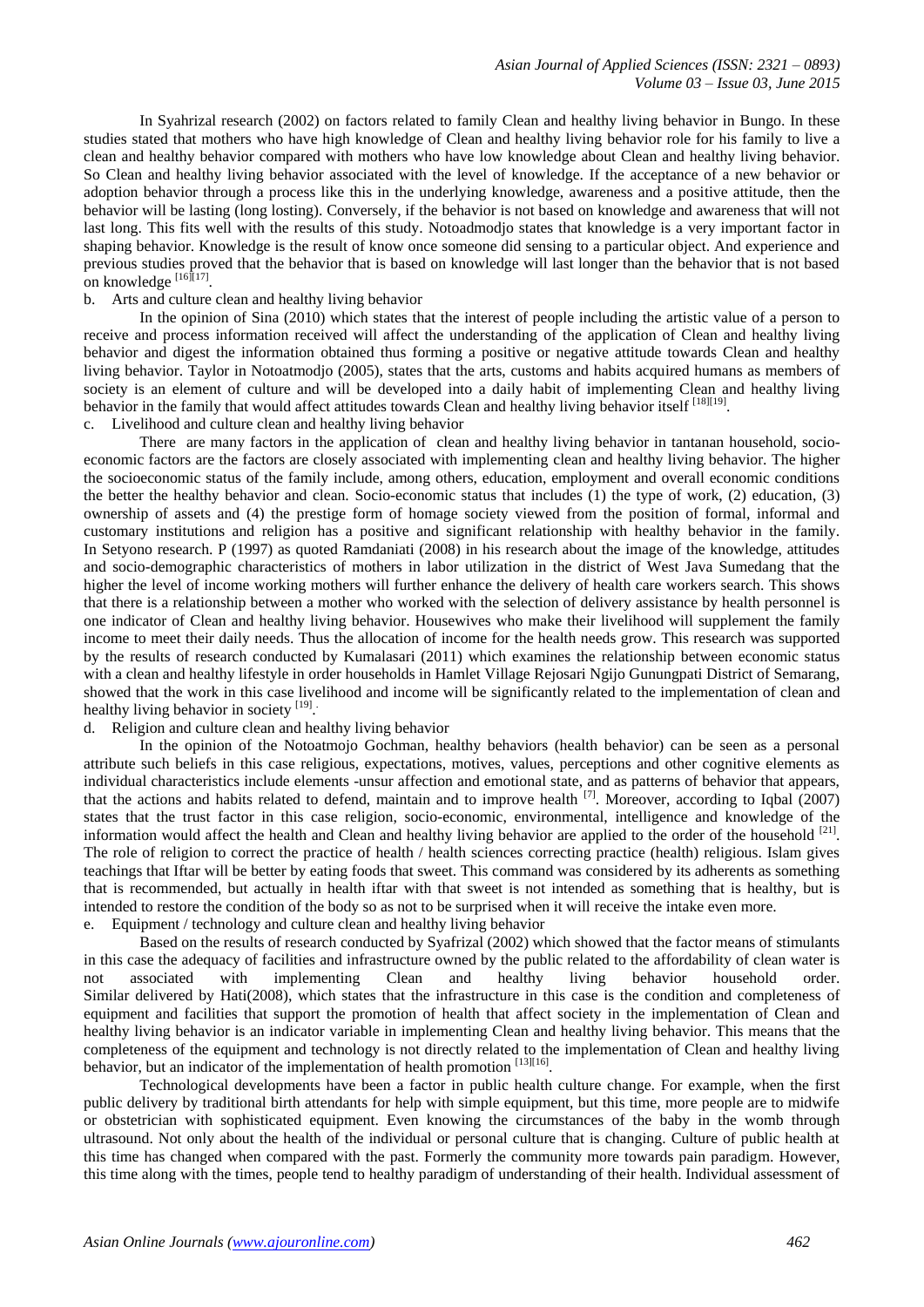health status is one of the factors that determine behavior, namely pain behavior if they feel sick and healthy behaviors if they are considered healthy.

Ill behavior is any act committed by individuals who are sick in order to obtain a cure, for example, they will go to the health center if sick, because they want the pain be cured  $[22]$ .

While healthy behaviors are actions by individuals to maintain and improve their health, for example: disease prevention, personal hygiene, fitness care and nutritious foods. Society will always keep his health in order not to become ill. People have become diligent exercise, fitness, check ups to the health center, civilizing hand washing using soap, avoid foods high in cholesterol and others. Efforts to develop health promotion programs and clean and healthy living behavior are more focused, planned, integrated and sustainable, developed by the district / city health promotion pilot integration with the main goal is clean and healthy living behavior order household (individual, family, community) and is expected to evolve in the direction of the Village  $\overline{\ }$  Village Sub  $\overline{\ }$  health centers and district  $\overline{\ }$  city healthy. Community knowledge of clean and healthy living behavior need to be improved through communication made by health workers [23].

There needs to be training on how to correct communication in health care workers, so that the message can be accepted and applied by the community. So it is suggested the need for promotion of clean and healthy living behavior in all walks of life is enhanced and sustained. In addition, the quality of health care workers to promote Clean and healthy living behavior should be improved by training included how to communicate properly and qualified. Methods for the promotion of clean and healthy living behavior should be tailored to the ability of the family, so that they understand exactly what is meant by clean and healthy living behavior and what they should do. It also needs to be motivated so that they are willing and able to perform properly Clean and healthy living behavior. When they understand, they will try to do so  $^{[24]}$ .

## **5. CONCLUSION**

Implementation of clean and healthy living behavior in south kalimantan that strata clean and healthy living behavior order household found on the respondents in 6 districts / cities is the highest are not do clean and healthy living behavior (94%) and did not do clean and healthy living behavior (4%), a growing culture in south kalimantan associated with clean and healthy living behavior support (5.5%), and no support (94.5%) and there is a significant relationship between cultural factors by implementing clean and healthy living behavior household order in south kalimantan. Therefore, the need for government policy support to improve the implementation of clean and healthy living behavior in the form of regulations, decrees and instructions in program implementation clean and healthy living behavior like no smoking in the house, for the eradication of larvae jumantik formation and strengthening of alert village, and involvement in the program kader dasa pensions implementing clean and healthy living behavior and optimize the role of health professionals through the arrangements for training, seminars and workshops to increase insight, methods or innovation in order to promote the health workers in the community clean and healthy living behavior.

### **6. ACKNOWLEDGMENT**

Great appreciation and gratitude are addressed to the Health Deparrtment of South Kalimantan Province, Health Department of several districts such as Hulu Sungai Utara, Tabalong, Banjar, Barito Kuala, Tanah Bumbu and Banjarmasin, respondents of this research and all those who helped this research project.

# **7. REFERENCES**

- [1] Health Department of South Kalimantan Province, "Profil Kesehatan Kalimantan Selatan", 2006.
- [2] Health Ministry of Indonesia, Pedoman Pembinaan Perilaku Hidup Bersih dan Sehat, 2011.
- [3] Health Department of Indonesia, "Pedoman Pengelolaan Promosi Kesehatan (a)". Pusat Promosi Kesehatan, Jakarta, 2008.
- [4] Health Department of Indonesia, "Panduan Promosi Kesehatan dalam Pencapaian Perilaku Hidup Bersih dan Sehat Tatanan Rumah Tangga (b)", Jakarta, 2008.
- [5] Health Department of Indonesia, ""Buku Saku Rumah Tangga Sehat dengan Clean And Healthy Living Behaviour (c)", Jakarta, 2008.
- [6] Kumurur VA, "Pembangunan Kota dan Kondisi Kemiskinan Perempuan", Manado, PPLH SDA Unstrat Press. 2010.
- [7] Notoatmojo, "Ilmu Kesehatan Masyarakat, Prinsip Prinsip Dasar", Jakarta, PT. Rineka Cipta, 2003.
- [8] King LA, "Psikologi Umum", Jakarta, Salemba Humanika, 2008.
- [9] Education Ministry, Education Law No. 20, 2003.
- [10]Astuti WD, Khaqiqi, Z, Lestari, "Perilaku Hidup Bersih dan Sehat (Clean And Healthy Living Behaviour) dalam Rumah Tangga Ibu Hamil dan Ibu Pernah Hamil di Indonesia", Buletin Penelitian Sistem Kesehatan, vol 14, no.4, pp.382-390, 2011.
- [11] Health Ministry of Indonesia, "Riset Kesehatan Dasar", 2013.